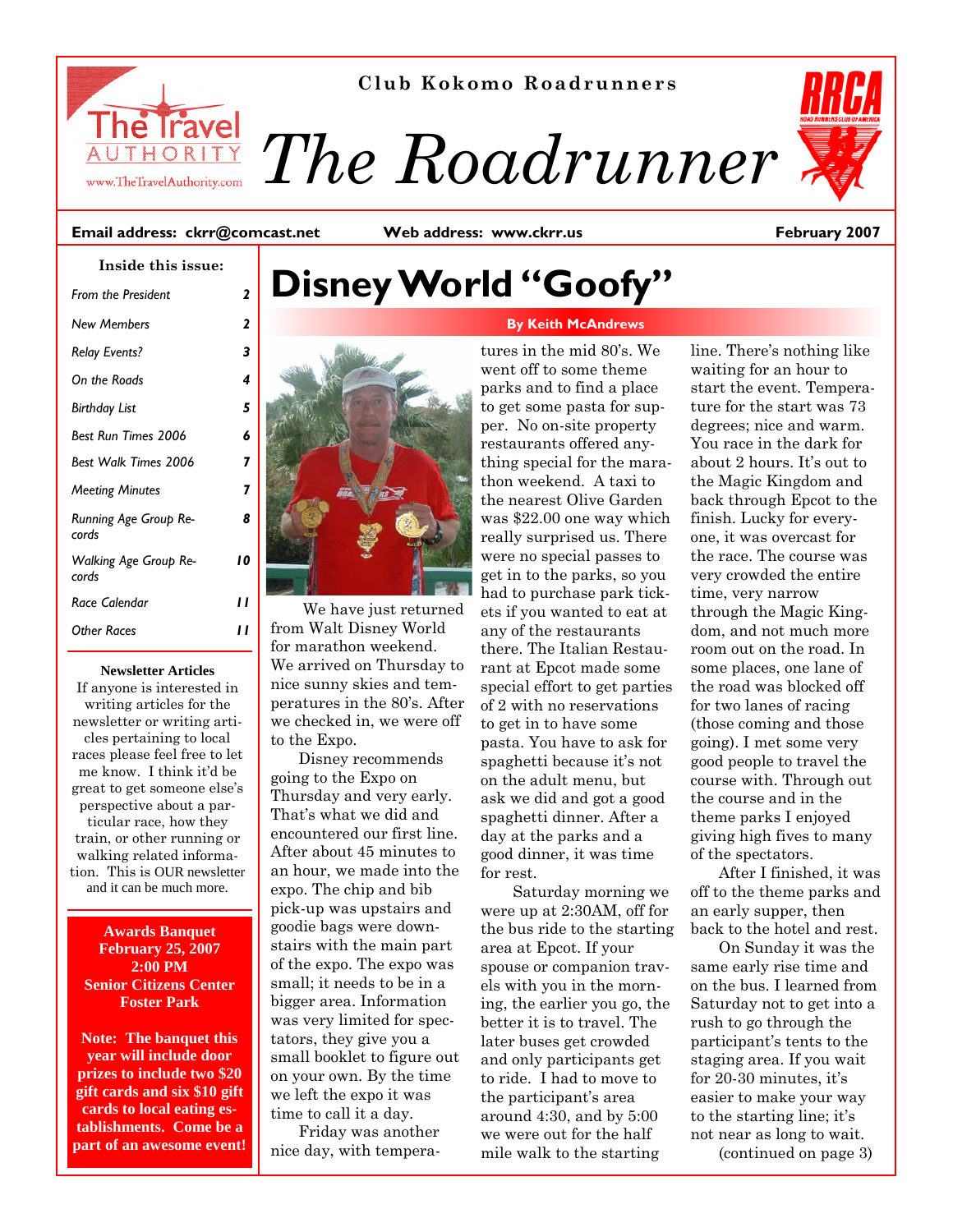## **From the President**

#### **By William Irvin**



In the last two years I have noticed Club Kokomo take on many great changes. Our Newsletter Editor, Brian Reinhardt, has brought the newsletter into the 21st Century and turned how we read our locale running news completely around. It is amazing how a computer program and a little creativity can really put so much pizzazz in our newsletter.

Our previous Club President

and newly elected Vice President, Ray Tetrault "Captain Coyote", has spent many hours of his personal time, and his family's, the last two summers to make Coyote Kids what it is today and what we hope will be even better this coming summer. Coyote Kids is one of Kokomo's premiere youth sporting events to almost 1,000 local kids. For those of you who have not volunteered and seen the look on some of those kids' faces it is truly something to see.

Club Kokomo is changing in another aspect as well. With the entire nation on high alert to remove fat from our diets and become active, we have become role models for a healthier lifestyle. For most of us, being in the running club is very natural because it is a lifestyle, but for many others in our city it is a sedentary lifestyle with fast food in hand. Whether you are a walker or a runner, competitive or non-competitive we are looked upon by the city of Kokomo as the healthiest and fittest group in the city. As the group of 300+ people that make up Club Kokomo, we all have the ability to actively encourage those who are looking to pursue a healthy lifestyle.

As the Club officers change this year, or at least change positions, I am looking forward to seeing what other changes we can make both from within the Club and from the perspective of the local community. I encourage all of you to become more active in the Club to help make more changes. Take 1 to 2 hours out of your month and attend the monthly meeting to understand more of what is going on. See what your dues and your race entry money is going to. Come and make your suggestions to better the Club and vote for or against changes that are taking place.

The only reason we have the great changes that have taken place today is because a handful of members decided that they would like to become more involved to make a difference. They wanted to make a difference and help guide the Club toward something that they had envisioned a running club should be like.

Thank you for giving me the opportunity to serve as your president for the next two years. I'll do what I can to keep the club headed in the right direction with your help.

**New Members** 

William

*As many of you already know a very special friend to many of us, Jerry Lambert, has recently found out that he has a battle ahead of him to fight a newly found illness.* 

*Please keep Jery in your prayers for a speedy recovery so that he may return to the roads to continue to impress us with his seemingly neverending youth.* 

*Jerry, you have more than a few friends that would just as well call themselves family in Club Kokomo. Whether your recovery takes a day, a week, a month or a year it just won't be the same until you're out there with us.* 



**Dennis Ball Rebekah Kinney Maureen Prentice Chris Smith Blythe Smith Julie Tennent**  *Welcome to Club Kokomo!*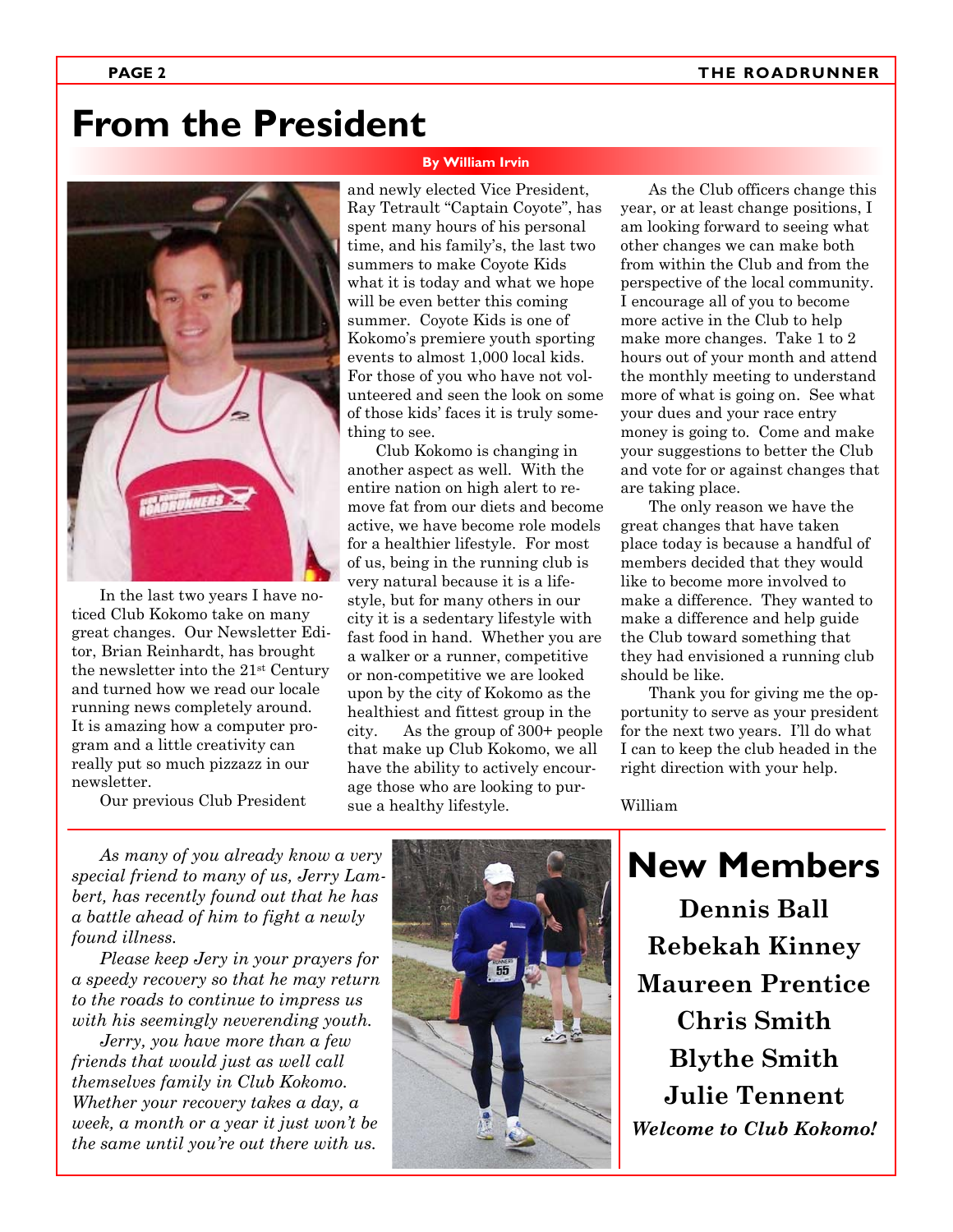#### **THE ROADRUNNER PAGE 3**

## **Disney Word "Goofy" (continued)**

The temperature was once again 73 degree for the start. With two starting lines, I was able to watch the elite runners after the start. Our corral was not moving yet. Again, it was in the dark for two hours and then Mr. Sun appeared for the rest of the day. By around 10:30 it was up into the 80's. The local news said that it was warmer than normal, and I could tell. The planners apparently didn't prepare for the heat; there were several stops that ran out of water before I reached them. The course is out on the feeder roads and everyone complains about it. I found it to be refreshing; especially the shady ones! As you travel through the theme parks you get energized from the support. If you take the time to look at the children in the parks and give them high fives, it lifts their spirits. I really enjoyed doing this, but it does slow you down.

In the latter parts of the race you are out on the main highway. Lots of people were stopped along the road and waved, cheered and

honked horns in support. People riding the Disney transportation would wave and cheer as they went by.

It was the easiest marathon that I have done so far. Being able to go through all 4 theme parks and going by several of the resort areas gave you lots of extra areas where supporters

could go to cheer you on. My wife was able to get on Disney transportation both days and cheer me on at several points in the race.

Overall, it was a good experience, but Disney is Disney. It's all about the money! Be prepared to spend a lot if you go. I plan on being at the awards banquet, so if you have any questions, I'll be happy to answer them for you!



Editor's note: Keith completed the half-marathon in 3:08:19 and finished 9676th out of 12299 finishers. He completed the marathon in 6:00:08 and finished 8384th out of 10943 finishers. Since Keith is the only club member that I know of that has completed a points event he stands alone atop the point standings for males 50 or over. And yes, he walked the entire distance in both marathons. Nice job Keith!

## **Relay Events in our future?**

Gina Sheets would like to organize some relay teams for the Hawthorn Half Day Relay and the Dances with Dirt in Gnaw Bone relay. If you haven't done anything like this there are a number of club members who have and they all talk about how fun they are. Maybe you'd like to try something new? The websites are:

http://danceswithdirt.com/ and http://hawthornhalfdayrelay.com/

She plans to seek out some sponsors so each team can have matching shirts with the Club Kokomo

logo on the shirt, team name and sponsor.

On another note, She has also offered to help Ray with the 24 hour relay run in July at Kokomo High. Since she plans to run the FANS 24 in June she'll have the experience before volunteering in July. There are a couple of 24 hour runs that she's checked in to and here are the websites if you're interested in learning more about them.

www.Fans24.org and www.multidays.com

Some things to consider would be where people could stay and if any of those places would be sponsors? Is there a local restaurant where we could put on a pasta feed? Are there restaurants who would be interested in sponsoring the midnight feeds and early morning coffee breaks? If you know of any local businesses that might be interested let us know!

If anyone is interested in participating, volunteering, sponsoring, etc. please contact the email address on the front of the newsletter and the information will be passed along. This sounds like a great opportunity to expand.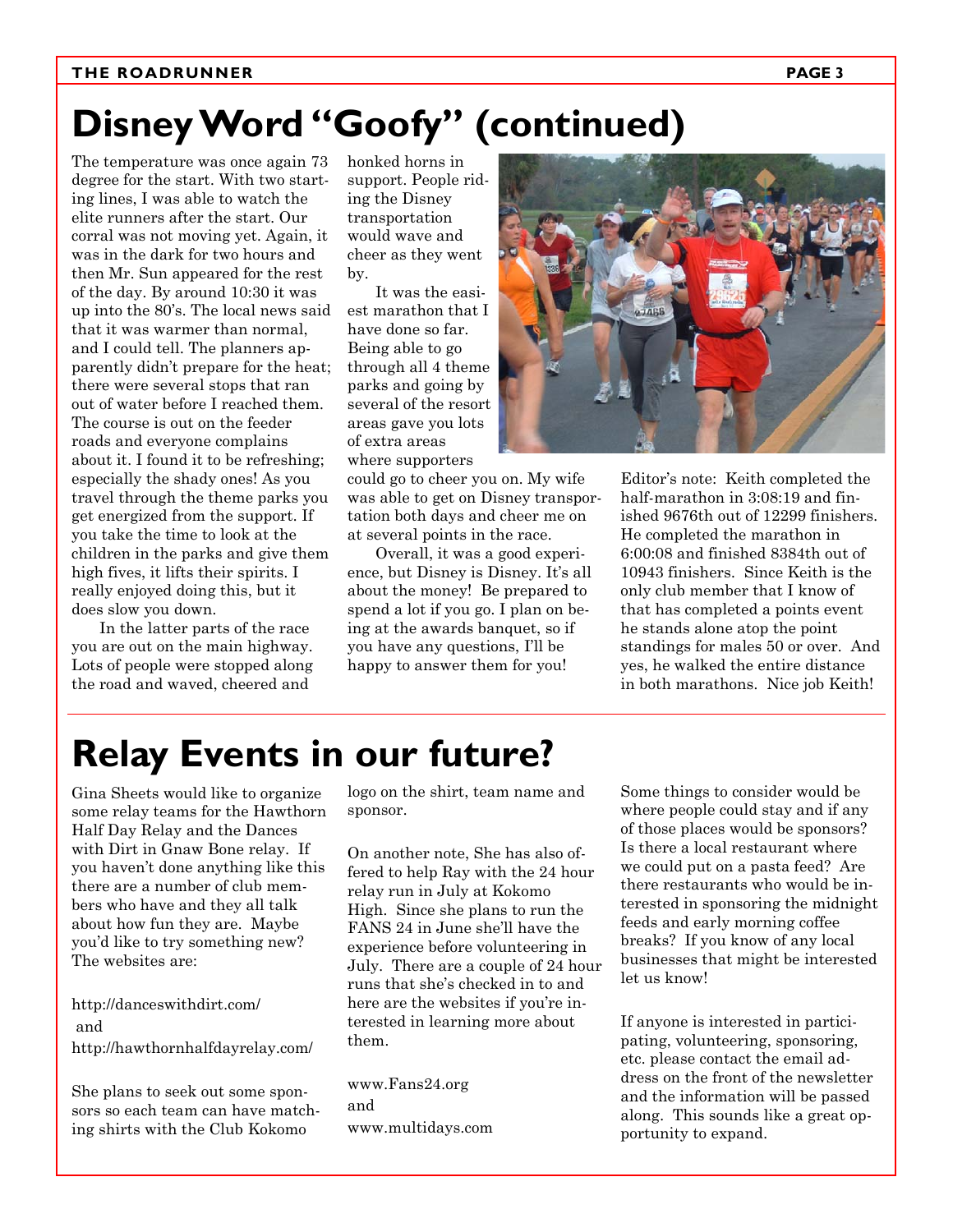## **On the Roads**



#### **SARA'S FIGHT CONTINUES**

Last year, Club Kokomo Roadrunner Sara Miller's inspirational "marathon"

against breast cancer helped CK field a record 71-member team that raised a club record \$1,150 for the 15th annual Race for the Cure in Indianapolis. Sara is still running her marathon and Johnny 'O is still asking people to Race for the Cure.

 After Sara completed chemo and then radiation in August, cancer was confirmed by biopsy to have moved to the right side of her body in the lymph nodes. The right breast was clear but with her cancer being so aggressive, she was back in Indianapolis in October for a right mastectomy and removal of 18 lymph nodes, five of which tested positive for cancer.

Two weeks after that surgery, cancer was found again on the left side so Dr. Robert Steele started aggressive chemo once again and after 14 months of bad news, he told Sara Jan. 9 that she was in remission. The cancer on the left has disappeared, her blood test for the tumor markers was good, and upon physical exam, Dr. Steele found nothing.

"God has certainly been by my side through all of this," Sara wrote in a January email. "He has given me wonderful doctors, nurses, family, friends, and CK members. I must still remain realistic about my case, knowing that it is aggressive and a recurrence is very likely, but I will go with this good news as long as I can and enjoy it.

Dr. Steele never ceases to amaze Sara. After her exam Jan. 9,

#### **By Johnny 'O**

he told her about a new chemo drug that he already was looking at for her should a recurrence appear. It is for women who do not respond to Herceptin, which she did not, since she had recurrences while she was on it.

Since heart damage is a side effect of Herceptin in some cases, Dr. Steele stopped it and started her on three other treatments. She had bad side effects with these three treatments, but Dr. Steele altered doses and gave her what she needed to counteract the side effects. She is feeling "almost normal" at times, with the exception of fatigue and burning eyes.

"To be safe, I will continue the three different treatments for another two months, at which time Dr. Steele will reevaluate and give me the verdict!

 "I think of you and the other club members often and thank you for your prayers. In my prayers, I ask God to make 2007 a good year for all of us."

 You can help Sara and our other sisters and brothers who are battling breast cancer by joining Club Kokomo's team and taking part in the 16th annual Susan G. Komen Indianapolis Race for the Cure on April 21. You also can make a donation in Sara's name.

Last year, nearly 35,000 people participated in the Indianapolis Race for Cure. The \$1.7 million they raised was used in a 21-county central Indiana service area for breast health screening, education, and treatment programs for men and women.

Nationwide this year, one in seven women will be diagnosed with breast cancer, and 40,110 women, including 925 Hoosiers, and 470 men will die from disease. Breast cancer is the leading cause of death for women ages 40-59 yet, the mortality rate would decrease

by 30 percent if every woman over age 50 had a mammogram.

Johnny 'O urges everyone to register online. It's easy. Our team name is Club Kokomo Roadrunners. Just do the following:

- 1. Go to www.komenindy.org and click Race for the Cure.
- 2. If you registered online last year, you can log in using your username and password. If you don't remember your username and password, you can ask to have it emailed to you.
- 3. If you are new to the team, go to the right column and click "Join a team." You do not need to be a CK member to be on our team. Again, our team name is Club Kokomo Roadrunners.

If you do not have access to a computer, contact Johnny 'O at 452- 6706 no later than March 22. Online registration ends March 23.



#### **GOOD BYE TO A FRIEND**

Johnny and Annie O's hearts are heavy, and so are Club Kokomo Hall of Famers Ricke Stucker's, Bill Heck's, and Jim Schnei-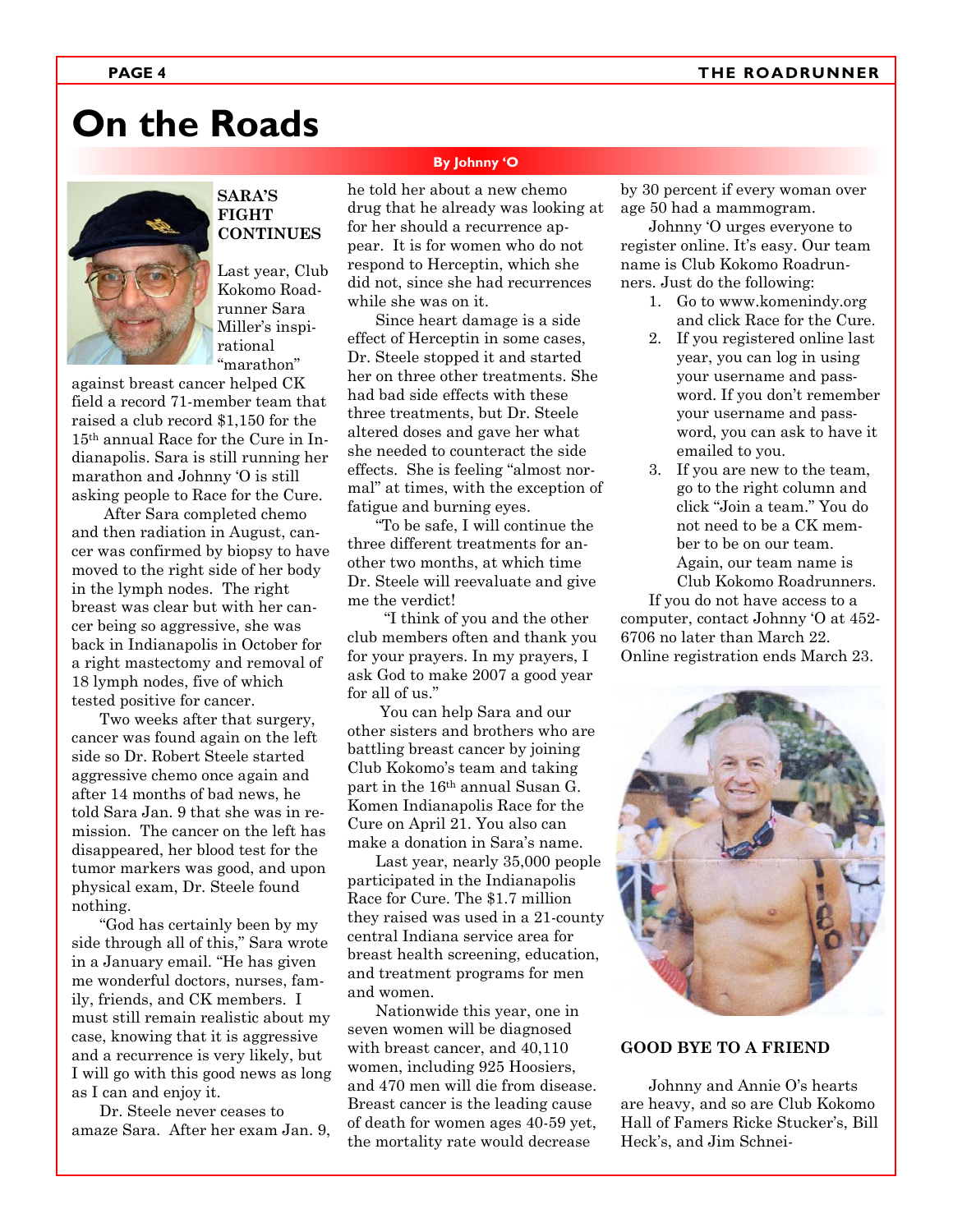## **On the Roads (continued)**

der's, because we said good bye to long-time friend, training buddy, and competitor Paul Howell on Jan. 12.

Last fall, Ricke reported in CK's newsletter that Paul, 62, had been diagnosed with mesothelioma, a rare form of cancer caused by asbestos. I followed up Ricke's report with a newsletter story about Paul's running and triathlon achievements.

 Paul lived in Kokomo from 1978 to 1989. He was a member of Club Kokomo and a supervisor at Kokomo Sanitary Pottery for 20 years. He did not have a Kenyantype body. His frame was more like a football player, a sport he played in high school, but he could swim, bike, and run with the best in triathlon.

In a five-week span in 1986, Paul qualified for the Triathlon National Championships at Hilton Head Island, S.C., the Ironman World Championship in Hawaii, and his entry was drawn for the New York City Marathon. When I asked him what he was going to do, he replied: "You go to all three and hide the bank book from your wife."

Paul did not just go to all three events. He "competed." It was an amazing feat as he finished the National Championships (.9-mile swim, 40K bike, 10K run) on Sept. 27 in two hours, 18 minutes and 26 seconds, the Ironman (2-mile swim,

112-mile bike, 26.2-mile run) on Oct. 18 in 11:55.21, and the NYC Marathon on Nov. 2 in 3:28.18.

In 1987, Triathlon Federation/ USA selected the then 43-year-old Howell as one of the 400 best athletes living and racing in the United States and Canada. He also was named to Triathlon Federation's 1987 Honorable Mention All-American Team. The selection was based on head-to-head competition, performance in major triathlons, consistency, and versatility during the 1987 season.

Paul completed his third and final Ironman at age 52 in 11:40 (1:20 swim, 6:05 cycling, and 4:15 marathon) in 1996.

Paul died Jan. 11, 2006, at his Noblesville home with his family at his bedside. At the visitation the next day, Annie 'O and I gathered with old friends. Of course, the stories and laughter flowed.

One of my favorite memories occurred on a training bike ride with Paul and Gary Meeks. Actually, "training" was not the right word. "Racing" was more appropriate

On a summer Sunday morning, we cycled south on Dixon Road to Division Road in Tipton County, headed east to Ind. 19, and then to the City of Tipton. Paul and Gary dropped me when we made U-Turns in Tipton and headed back on the same route to Kokomo.

When I crossed U.S. 31, I saw Paul and Gary pass a large John Deere tractor. When I caught up to the tractor, the old farmer realized I was trying to catch Paul and Gary, so he cranked up the speed. I tucked in behind Big John and its draft pulled me along with ease.

As we sped by Paul and Gary, I yelled, waved, and kept on going in the draft. Their expressions were priceless. The surprise caught them off guard and they could not respond quickly enough to catch me.

The farmer and I exchanged waves as I left Big John's draft and turned north on Dixon Road. Paul and Gary eventually caught me, but I declared myself champion of the ride, and racing for that day was over.

#### **FINAL THOUGHT**

When I researched the story about Paul last fall, out of curiosity I compared our finish times with those of present day triathletes. Even with steel-framed bikes and little training knowledge because the sport was new, our times were comparable and in many cases faster on the same courses. We were young, fearless, and fast, and Paul was one of the best. Now that his race is done, may he rest in peace.

## **Birthday List**

- **2/4 Mariah Fisher 2/4 Dennis Ball 2/6 Scott Pagington 2/6 Emily Christenson 2/7 Andrew Rodgers 2/9 Amber Longwith**
- **2/11 Ryan Jones**
- **2/14 Maxx Coy 2/16 Roxane Burrous 2/16 Mike Daugherty 2/16 Keith Hill 2/19 Steve Currens**
- **2/19 John Norris**
- **2/21 Shannon Reinagle**
- **2/22 Mike Williams**
- **2/23 Kaylee Perkins**
- **2/24 Dan Lutes**
- **2/24 Julie Berkhimer**
- **2/28 Shelby J. Revils**

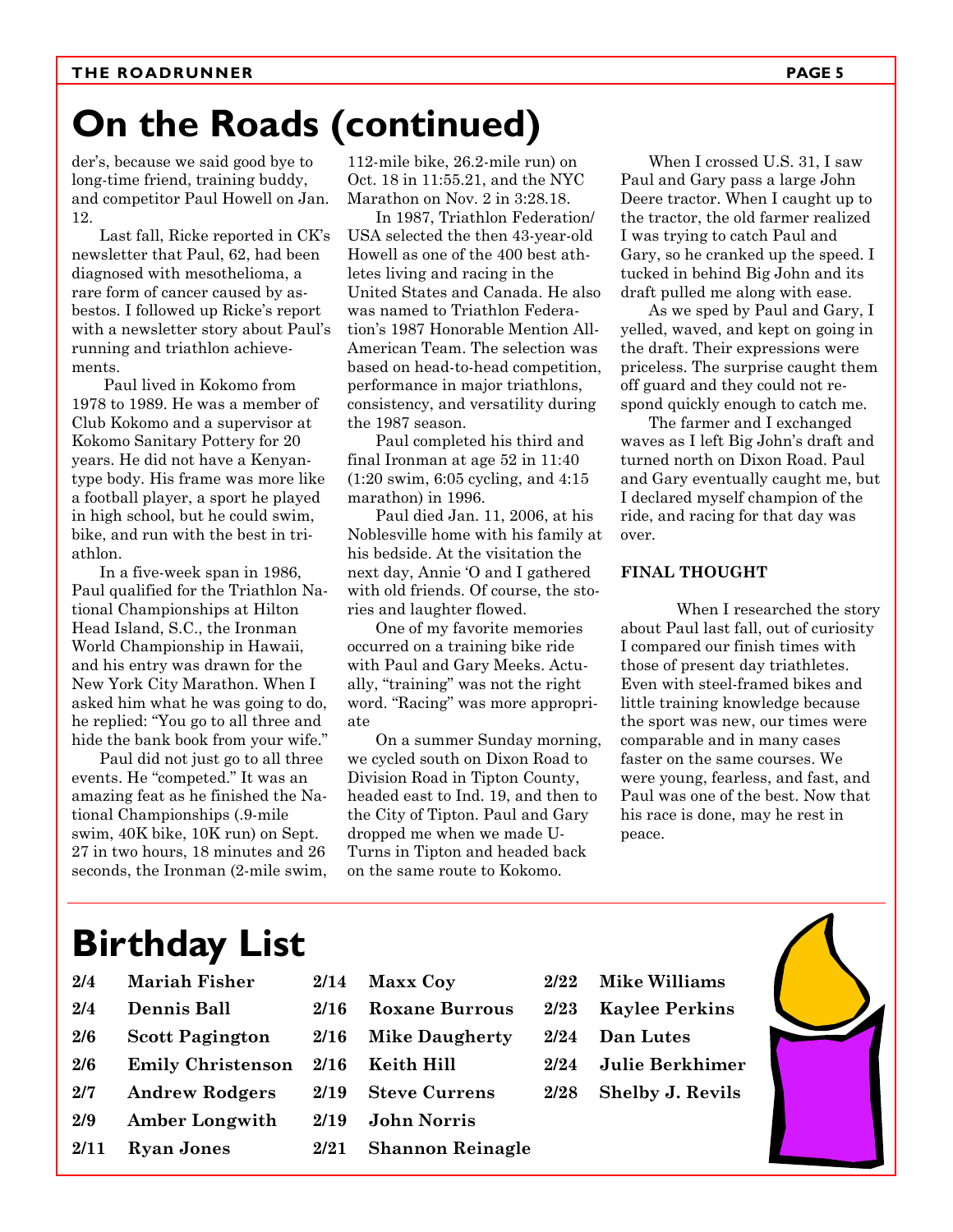## **Best Run Times for 2006**

| 5k             |                             |           | 35-39         | Ron Moore                         | 35:17   | 10 Mile        |                                 |         |
|----------------|-----------------------------|-----------|---------------|-----------------------------------|---------|----------------|---------------------------------|---------|
|                |                             |           | 40-44         | Brian Reinhardt                   | 33:32   |                |                                 |         |
| Men            |                             |           | 45-49         | <b>Byron Bundrent</b>             | 31:02   | Men            |                                 |         |
| $0 - 12$       | James Longwith              |           | 23:27 50-54   | Earl Strong                       | 37:19   | 13-19          | Matt Robertson                  | 1:04:12 |
| 13-19          | Bryan Phillips              |           | 15:15 55-59   | Ricke Stucker                     | 37:51   | 30-34          | William Irvin                   | 1:06:30 |
| 20-24          | Seth Daugherty              |           | 17:00 60-64   | <b>Bill Barnett</b>               | 39:54   | $40 - 44$      | Dana Neer                       | 1:03:13 |
| 25-29          | Mark Eads                   |           | 25:10 65-69   | <b>Stan Shuey</b>                 | 40:29   | 50-54          | Chuck Masters                   | 1:08:03 |
| 30-34          | Jeff Kuczera                | 18:04     |               |                                   |         | 55-59          | Charlie Skoog                   | 1:19:12 |
| 35-39          | Scott Colford               |           | 17:02 Women   |                                   |         | 60-64          | Jim Burrous                     | 1:39:45 |
| 40-44          | Dana Neer                   |           | 17:10 13-19   | Katie Hollingsworth               | 36:52   | 65-69          | John Norris                     | 1:25:00 |
| 45-49          | <b>Byron Bundrent</b>       |           | $17:18$ 25-29 | Shannon Reinagle                  | 47:23   |                |                                 |         |
| 50-54          | Chuck Masters               |           | 18:26 30-34   | Lisa Jones                        | 48:23   | Women          |                                 |         |
| 55-59          | Joe Rangel                  |           | 20:28 35-39   | Gina Sheets                       | 42:21   | 25-29          | Kelly Wright                    | 1:14:14 |
| 60-64          | <b>Bill Barnett</b>         |           | 22:54 40-44   | Michelle Hollingsworth            | 39:35   | 30-34          | Amy Piazza-Graves               | 1:32:00 |
| 65-69          | John Norris                 |           | 24:07 45-49   | Nancy Ward                        | 46:14   | 35-39<br>45-49 | Heather Weber                   | 1:08:28 |
| $70+$          | <b>Bill Heck</b>            |           | 26:30 50-54   | Lorene Sandifur                   | 40:52   | 50-54          | Carla Yerkes<br>Lorene Sandifur | 1:16:34 |
| Women          |                             |           | 10k           |                                   |         |                |                                 | 1:26:16 |
| $0 - 12$       | Kayla Reinagle              | 28:34     |               |                                   |         | Half Marathon  |                                 |         |
| 13-19          | <b>Waverly Neer</b>         | 17:58 Men |               |                                   |         |                |                                 |         |
| 20-24          | Stephanie Miller            |           | 22:33 30-34   | William Irvin                     | 37:41   | Men            |                                 |         |
| 25-29          | Kelly Wright                |           | 21:33 35-39   | Ron Moore                         | 46:08   | 13-19          | Sam Williamson, Jr.             | 1:50:59 |
| 30-34          | Amy Piazza-Graves           |           | 25:50 40-44   | Brian Reinhardt                   | 41:05   | 25-29          | Ryan Woolever                   | 1:38:42 |
| 35-39          | Heather Weber               |           | 18:28 45-49   | <b>Byron Bundrent</b>             | 37:36   | 30-34          | William Irvin                   | 1:24:39 |
| 40-44          | Michelle Hollingsworth      |           | 21:53 50-54   | Don Gifford                       | 49:18   | 35-39          | Anthony Campbell                | 1:37:33 |
| 45-49          | Carla Yerkes                |           | 21:02 60-64   | Sam Williamson, Sr.               | 56:15   | 40-44          | Dana Neer                       | 1:19:14 |
| 50-54          | Lorene Sandifur             | 23:04     |               |                                   |         | 45-49          | <b>Byron Bundrent</b>           | 1:19:33 |
| 55-59          | Rhenda Acton                |           | 28:54 Women   |                                   |         | 50-54          | Chuck Masters                   | 1:26:02 |
| 60-64          | Shirley Wilson              |           | 28:07 40-44   | Patti Reinhardt                   | 54:26   | 55-59          | John Sites                      | 1:49:03 |
|                |                             |           | 50-54         | Lorene Sandifur                   | 50:36   | 60-64          | <b>Bill Barnett</b>             | 1:48:55 |
| 4 Mile         |                             |           |               |                                   |         | 65-69          | John Norris                     | 2:07:48 |
|                |                             |           | 7 mile        |                                   |         |                |                                 |         |
| Men            |                             |           |               |                                   |         | Women          |                                 |         |
| $0 - 12$       | Ben Bradshaw                | 30:11 Men |               |                                   |         | 13-19          | Laura Bauson                    | 1:48:17 |
| 13-19          | Bryan Phillips              |           | 21:09 25-29   | Mark Eads                         | 1:06:01 | 20-24          | Sarah Bauson                    | 1:51:49 |
| 20-24          | Seth Daugherty              |           | 22:55 30-34   | William Irvin                     | 47:57   | 25-29          | Kelly Wright                    | 1:37:13 |
| 25-29          | Matt Yarosz                 |           | 24:29 45-49   | Eric Mathew                       | 50:34   | 30-34          | Lisa Stucker                    | 2:09:10 |
| 30-34          | William Irvin               |           | 23:46 50-54   | Mike Deardorff                    | 58:38   | 35-39          | Heather Weber                   | 1:27:36 |
| 35-39          | Ron Moore                   |           | 28:27 55-59   | Charlie Skoog                     | 52:07   | 40-44          | Patti Reinhardt                 | 1:49:55 |
| 40-44          | Dana Neer                   |           | 22:32 60-64   | Jim Burrous                       | 1:08:30 | 45-49          | Roxane Burrous                  | 1:49:55 |
| 45-49          | <b>Byron Bundrent</b>       |           | 22:58 65-69   | Stan Shuey                        | 1:00:49 | 50-54          | Lorene Sandifur                 | 1:50:22 |
| 50-54          | Chuck Masters               | 24:53     |               |                                   |         | 55-59          | Shirley Wilson                  | 2:06:39 |
| 55-59          | Joe Rangel                  |           | 26:38 Women   |                                   |         | 60-64          | Doris Griffith                  | 2:11:05 |
| 60-64          | David Hughes                |           | 30:25 25-29   | Justine Eads                      | 1:07:16 |                |                                 |         |
| 65-69          | Stan Shuey                  |           | 32:18 35-39   | Gina Sheets                       | 57:19   | Marathon       |                                 |         |
| $70+$          | Robert Cupp                 |           | 40:27 40-44   | Patti Reinhardt                   | 1:03:06 |                |                                 |         |
|                |                             |           | 45-49         | Roxane Burrous                    | 57:49   | Men            |                                 |         |
| Women          |                             |           | 50-54         | Lorene Sandifur                   | 58:25   | 35-39          | Scott Colford                   | 2:38:20 |
| $0 - 12$       | Kayla Reinagle              | 38:21     |               |                                   |         | 40-44          | Dan Lutes                       | 3:20:38 |
| 13-19          | Annina Gruber               | 26:50 15k |               |                                   |         | 45-49          | Eric Mathew                     | 3:20:23 |
| 20-24          | Ashley Taflinger            | 27:35     |               |                                   |         | 50-54          | Chuck Masters                   | 3:04:40 |
| 25-29          | Kelly Wright                | 27:57 Men |               |                                   |         | 55-59          | Charlie Skoog                   | 4:07:53 |
| $30 - 34$      | Amy Piazza-Graves           |           | 34:36 13-19   | Sam Williamson, Jr.               | 1:08:34 | 60-64          | <b>Bill Barnett</b>             | 4:12:36 |
| 35-39          | Heather Weber               |           | 23:51 30-34   | William Irvin                     | 59:04   |                |                                 |         |
| 40-44          | Michelle Hollingsworth      |           | 29:02 40-44   | Brian Reinhardt                   | 1:01:08 | Women          |                                 |         |
| 45-49          | Carla Yerkes                |           | 28:07 45-49   | Eric Mathew                       | 1:05:56 | 13-19          | Laura Bauson                    | 4:16:53 |
| 50-54          | Lorene Sandifur             |           | 31:08 50-54   | Don Gifford                       | 1:11:21 | 25-29          | Kelly Wright                    | 3:46:37 |
| 55-59          | Rhenda Acton                |           | 38:02 55-59   | Ricke Stucker                     | 1:12:20 | 35-39          | Nicole Peel                     | 3:45:52 |
| 60-64          | Sarah Kleinknight           |           | 44:44 65-69   | Ernie Strawn                      | 1:17:16 | 40-44          | Patti Reinhardt                 | 4:17:42 |
|                |                             |           |               |                                   |         | 45-49          | Cheryl Marner                   | 4:03:34 |
| 5 mile         |                             |           | Women         |                                   |         | 50-54          | Robin Tetrault                  | 5:24:42 |
|                |                             |           | 25-29         | Kelly Wright                      | 1:07:34 |                |                                 |         |
| Men            |                             |           | 35-39         | Heather Weber                     | 59:03   |                |                                 |         |
| $0 - 12$       | Keith Bauson                |           | 54:53 40-44   | Patti Reinhardt                   | 1:20:54 |                |                                 |         |
| 13-19<br>25-29 | Mason McGovern<br>Mark Eads |           | 30:55 45-49   | Roxane Burrous<br>Lorene Sandifur | 1:13:19 |                |                                 |         |
| 30-34          | William Irvin               | 31:38     | 44:18 50-54   |                                   | 1:18:50 |                |                                 |         |
|                |                             |           |               |                                   |         |                |                                 |         |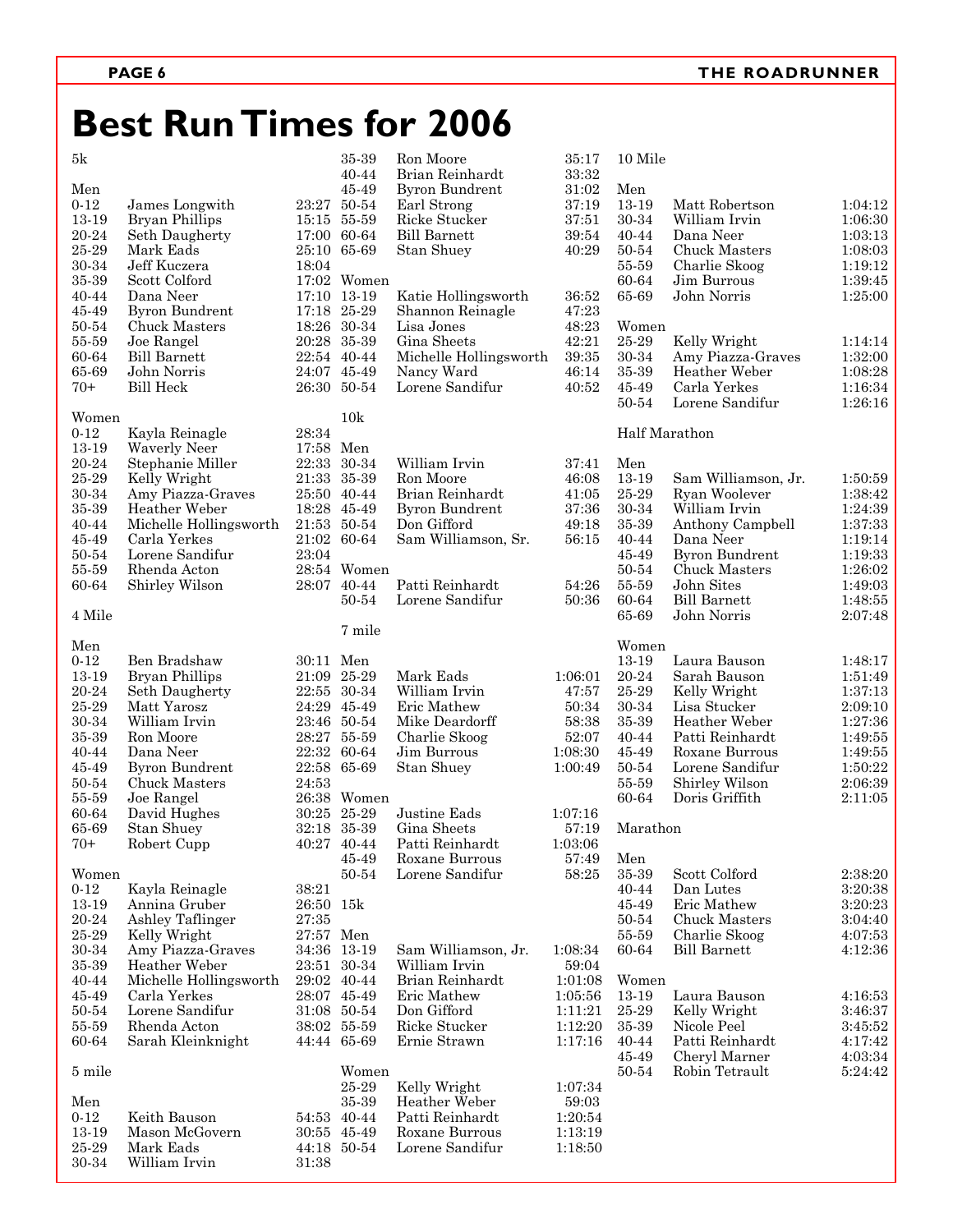## **Best Walk Times for 2006**

3 Mile

| 3 Mile         |                 |       | Women    |                   |                   | 35-39              | Brian Allen     | 1:16:26 |
|----------------|-----------------|-------|----------|-------------------|-------------------|--------------------|-----------------|---------|
|                |                 |       | $0 - 12$ | Emily Allen       |                   | 39:34 45-49        | Keith McAndrews | 53:47   |
| Men            |                 |       | 20-24    | Cara Lee          | 40:28             | 50-54              | Tim Taflinger   | 59:42   |
| $0 - 12$       |                 |       | 25-29    | Geana Moore       | 38:26             | 55-59              | Toney Lorenz    | 1:05:17 |
| 13-19          | Nicholas Allen  | 40:49 | 40-44    | Becky Christenson | 41:38             |                    |                 |         |
| 35-39          | Brian Allen     | 35:42 | 45-49    | Mary Miller       | 33:05             | Women              |                 |         |
| 45-49          | Keith McAndrews | 31:22 | 50-54    | Diane Gifford     | 35:58             | $0 - 12$           | Emily Allen     | 1:11:43 |
| 50-54          | Tim Taflinger   | 32:16 | 55-59    | Judy Smith        | 43:10             | 35-39              | Doris Carden    | 1:20:33 |
| 55-59          | Tony Lorenz     | 36:14 | 60-64    | Sylvia Burgin     | 41:00             | 45-49              | Mary Miller     | 55:02   |
| 65-69          | Jerry Lambert   | 28:14 | 65-69    | Pat Robertson     | 45:30             | 65-69              | Pat Robertson   | 1:19:23 |
| Women          |                 |       | 4 Mile   |                   |                   | Half Marathon      |                 |         |
| $0 - 12$       | Emily Allen     | 40:54 |          |                   |                   |                    |                 |         |
| 20-24          | Cara Lee        | 46:00 | Men      |                   |                   | Men                |                 |         |
| 35-39          | Carol Savage    | 47:26 | 13-19    | Nicholas Allen    |                   | 53:14 45-49        | Keith McAndrews | 2:30:22 |
| 45-49          | Mary Miller     | 32:58 | 35-39    | Brian Allen       | 45:36             | 50-54              | Rick Spencer    | 2:56:49 |
| 50-54          | Diane Gifford   | 35:15 | 45-49    | Keith McAndrews   | 41:40             | 55-59              | Melvin Hobbs    | 2:53:37 |
| 55-59          | Judy Smith      | 45:17 | 50-54    | Tim Taflinger     | 44:11             | 65-69              | Jerry Lambert   | 2:32:54 |
| 60-64          | Sylvia Burgin   | 42:42 | 55-59    | Toney Lorenz      | 48:31             |                    |                 |         |
| 65-69          | Pat Robertson   | 45:13 | 65-69    | Jerry Lambert     | 41:25             | Women              |                 |         |
|                |                 |       |          |                   |                   | 35-39              | Carol Savage    | 3:47:47 |
| 5k             |                 |       | Women    |                   |                   | 45-49              | Mary Miller     | 2:30:40 |
|                |                 |       | $0 - 12$ | Emily Allen       | $53\mathord{:}42$ | 65-69              | Pat Robertson   | 3:37:07 |
| Men            |                 |       | 45-49    | Mary Miller       | 43:45             |                    |                 |         |
| 13-19          | Nicholas Allen  | 39:43 | 50-54    | Diane Gifford     | 48:37             |                    |                 |         |
| $35\hbox{-}39$ | Brian Allen     | 36:57 | 55-59    | Judy Smith        |                   | $1:00:00$ Marathon |                 |         |
| 40-44          | Ray Bradway     | 47:36 | 60-64    | Sylvia Burgin     | 56:08             |                    |                 |         |
| 45-49          | Keith McAndrews | 32:05 | 65-69    | Pat Robertson     | 1:00:43           | Men                |                 |         |
| 50-54          | Tim Taflinger   | 32:47 |          |                   |                   | 50-54              | Keith McAndrews | 5:42:24 |
| 55-59          | Toney Lorenz    | 37:07 | 5 mile   |                   |                   |                    |                 |         |
| 65-69          | Jerry Lambert   | 30:50 |          |                   |                   |                    |                 |         |
|                |                 |       | Men      |                   |                   |                    |                 |         |

## **Meeting Minutes**

Club Kokomo Meeting January 8, 2007

Members present: Ray Tetrault, William Irvin, Mark Shorter, Brian Reinhardt, Patti Reinhardt, robin Tetrault, Milt Brown, Sylvia Burgin, Jack Sanders, Cindy Sanders

William Irvin opened the meeting at 6:15 P.M.

Reports

Brief financial report by Treasurer Mark Shorter

Old Business

Ballot Count accomplished by Milt Brown and Patti Reinhardt – new club officers are as follows: President – William Irvin Vice-president – Ray Tetrault Treasurer – Mark Shorter Chaplain – Mike Deardorff Newsletter Editor – Brian Reinhardt

New Business

New Year's Eve Race Charlie inquired about whether the format and location worked or whether we should change it? It was agreed that it was a good format and location and that we'd leave it the same.

Charlie gave a brief synopsis of the race from the previous 12 years

 In the first year in 1995 we had 46 runners/ walkers up to 2006 where we had 160

Milt Brown reported that the Hall of Fame Committee voted in 4 club members to the committee to help determine the next Hall of Fame member – Mary Miller, Gina Sheets, Dave White, and Dana Neer.

Year End Awards Meeting will be held January 22, 2007 at Ray and Robin Tetrault's.

Walker Officiating

Open table discussion about parameters needed Will try to get a large number of walkers to attend the next club meeting.

Meeting adjourned at 7:03 P.M.

Next meeting is Monday February 5, 2007 at West Sycamore Pizza Hut at 6:00 P.M.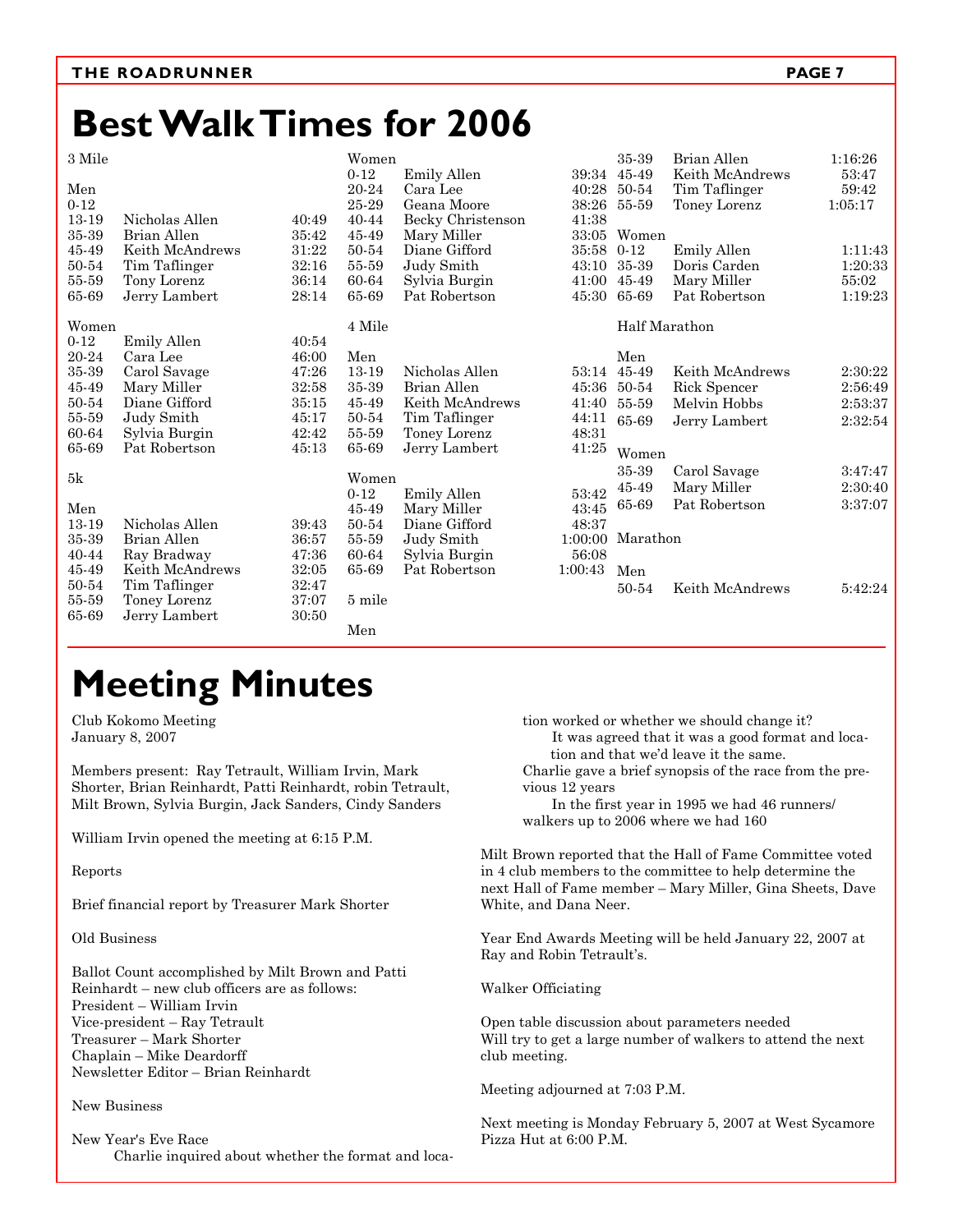# **Running Age Group Records**

1 Mile

| Men<br>13-19<br>20-24<br>25-29<br>30-34<br>35-39<br>40-44<br>45-49<br>50-54<br>55-59<br>60-64<br>65-69             | Jeremy Grams<br>Scott Stucker<br>Kevin Forgrave<br>Kenny Bennett<br><b>Byron Bundrent</b><br>Earl Strong<br>Ricke Stucker<br>Dale Sullivan<br>Dale Sullivan<br><b>Bill Heck</b><br>Milt Brown       | 4:54<br>5:19<br>4:52<br>4:56<br>4:50<br>5:19<br>5:26<br>6:02<br>6:08<br>6:18<br>7:28            |
|--------------------------------------------------------------------------------------------------------------------|-----------------------------------------------------------------------------------------------------------------------------------------------------------------------------------------------------|-------------------------------------------------------------------------------------------------|
| Women<br>13-19<br>35-39<br>40-44<br>3 Mile                                                                         | Stephanie Miller 5:45<br>Roxane Osborn<br>Lorene Sandifur 6:51                                                                                                                                      | 6:25                                                                                            |
| Men<br>$0 - 12$<br>13-19<br>25-29<br>30-34<br>35-39<br>40-44<br>45-49<br>50-54<br>55-59<br>60-64<br>65-69<br>$70+$ | Brandon Sheline 20:55<br>Matt Robertson<br>William Irvin<br>Scott Colford<br>Tony Campbell<br>Gary Jewell<br>Ray Tetrault<br>Charlie Skoog<br>Tom Miklik<br>Stan Shuey<br>John Norris<br>Milt Brown | 18:20<br>19:00<br>16:05<br>20:23<br>16:51<br>21:59<br>20:47<br>23:09<br>24:54<br>23:44<br>34:21 |
| Women<br>13-19<br>20-24<br>30-34<br>35-39<br>40-44<br>45-49<br>50-54                                               | Sarah Bauson<br>Grace Bauson<br>Tami Moore<br>Gina Sheets<br>Patti Reinhardt<br>Cassie Bauson<br>Joyce Pennycoff 24:32                                                                              | 23:21<br>23:50<br>25:23<br>23:47<br>24:17<br>24:20                                              |
| 5k<br>Men<br>$0 - 12$<br>13-19<br>20-24<br>25-29<br>30-34<br>35-39<br>40-44<br>45-49<br>50-54<br>55-59<br>60-64    | Jarred Hall<br>Mike Haschel<br>Josh Daugherty<br>Kevin Forgrave<br>Kevin Forgrave<br>David Gardner<br>David Gardner<br>Byron Bundrent<br><b>Chuck Masters</b><br>John Norris<br>John Norris         | 18:27<br>15:51<br>16:10<br>15:51<br>15:36<br>15:55<br>15:50<br>17:18<br>18:01<br>19:04<br>20:24 |

| 70+      | <b>Bill Heck</b>        | 25:33 |
|----------|-------------------------|-------|
| Women    |                         |       |
| $0 - 12$ | <b>Waverly Neer</b>     | 19:25 |
| 13-19    | <b>Waverly Neer</b>     | 17:58 |
| 20-24    | Christan Bahler 18:15   |       |
| 25-29    | Robyn Pagington 19:18   |       |
| 30-34    | Karlene Herrell         | 18:15 |
| 35-39    | Heather Weber           | 18:28 |
| 40-44    | Angela Minnefield 21:34 |       |
| 45-49    | Lien Koztecki           | 21:11 |
| 50-54    | Lorene Sandifur 23:04   |       |
| 55-59    | Lien Koztecki           | 26:47 |
| 60-64    | Doris Griffith          | 29:19 |
|          |                         |       |
| 6k       |                         |       |
| Men      |                         |       |
| $0 - 12$ | Jarred Hall             | 27:04 |
| 13-19    | Dickie Bishop           | 22:35 |
| 20-24    | Daniel McGill           | 23:06 |
| 25-29    | Scott Colford           | 22:59 |
| 30-34    | Scott Colford           | 22:39 |
| 35-39    | Gary Jewell             | 22:17 |
| 40-44    | Ken Swinehart           | 27:15 |
| 45-49    | Charlie Skoog           | 27:35 |
| 50-54    | Charlie Skoog           | 26:09 |
| 55-59    | Jim Burrous             | 32:38 |
| 60-64    | Ken Huston              | 42:02 |
| 65-69    | <b>Bob Cupp</b>         | 39:31 |
|          |                         |       |
| Women    |                         |       |
| $0 - 12$ | Missy Tetrault          | 36:12 |
| 13-19    | Christan Bahler         | 26:00 |
| 20-24    | Jill Pennycoff          | 39:48 |
| 25-29    | Lisa Stucker            | 39:34 |
| 30-34    | Tami Moore              | 32:45 |
| 35-39    | Sue Gibson              | 37:28 |
| 40-44    | Roxane Osborn           | 29:57 |
| 45-49    | Robin Tetrault          | 36:50 |
| 50-54    | Lien Koztecki           | 34:47 |
| 4 Mile   |                         |       |
| Men      |                         |       |
| $0 - 12$ | Jarred Hall             | 24:16 |
| 13-19    | Jeremy Grams            | 20:30 |
| 20-24    | Luke Baker              | 20:50 |
| 25-29    | Kevin Forgrave          | 20:48 |
| 30-34    | Kevin Forgrave          | 20:26 |
| 35-39    | David Gardner           | 20:53 |
| 40-44    | Gary Romesser           | 20:01 |
| 45-49    | <b>Byron Bundrent</b>   | 22:58 |
| 50-54    | <b>Chuck Masters</b>    | 23:49 |
|          | John Norris             |       |
| 55-59    |                         | 25:03 |
| 60-64    | John Norris             | 26:26 |
| 65-69    | <b>Bill Heck</b>        | 29:07 |
| $70+$    | <b>Bill Heck</b>        | 34:32 |

65-69 Bill Heck 22:00

| Women    |                       |       |
|----------|-----------------------|-------|
| $0 - 12$ | <b>Waverly Neer</b>   | 26:34 |
| 13-19    | Leslie Carden         | 23:40 |
| 20-24    | Christan Bahler       | 25:00 |
|          |                       |       |
| 25-29    | Robyn Pagington24:09  |       |
| 30-34    | Karlene Herrell       | 22:53 |
| 35-39    | Heather Weber         | 23:51 |
| 40-44    | Carla Yerkes          | 26:04 |
| 45-49    | Lien Koztecki         | 27:48 |
| 50-54    | Lorene Sandifur 31:15 |       |
| 55-59    | Doris Griffith        | 33:11 |
|          |                       |       |
| 8k       |                       |       |
|          |                       |       |
| Men      |                       |       |
| 13-19    | Jeff Dwiggins         | 29:53 |
| 20-24    | Seth Daugherty        | 29:33 |
| 25-29    | Howard Harrell        | 28:52 |
|          |                       |       |
| 30-34    | Brian Reinhardt       | 30:29 |
| 35-39    | Dana Neer             | 32:12 |
| 40-44    | Gary Jewell           | 29:54 |
| 45-49    | Ricke Stucker         | 34:14 |
| 50-54    | <b>Chuck Masters</b>  | 34:57 |
| 55-59    | Ricke Stucker         | 36:19 |
| 60-64    | <b>Bill Heck</b>      | 37:28 |
|          |                       |       |
| 65-69    | Milt Brown            | 43:26 |
| Women    |                       |       |
| 13-19    | Tonya Buffum          | 33:35 |
|          | Allison Traver        |       |
| 20-24    |                       | 40:04 |
| 25-29    | Allison Irvin         | 51:43 |
| 30-34    | Heather Weber         | 33:44 |
| 35-39    | Patti Reinhardt       | 41:32 |
| 40-44    | Lorene Sandifur       | 39:51 |
| 45-49    | Lien Koztecki         | 37:04 |
| 50-54    | Rhenda Acton          | 43:48 |
|          | Lien Koztecki         |       |
| 55-59    |                       | 45:42 |
| 5 mile   |                       |       |
|          |                       |       |
| Men      |                       |       |
| $0 - 12$ | Brandon Sheline 32:22 |       |
| 13-19    | David Graves          | 25:42 |
| 20-24    | <b>Josh Daugherty</b> | 27:35 |
| 25-29    | Scott Colford         | 26:56 |
|          | Scott Colford         | 26:07 |
| 30-34    |                       |       |
| 35-39    | Kenny Bennett         | 26:30 |
| 40-44    | Gary Jewell           | 28:17 |
| 45-49    | <b>Byron Bundrent</b> | 31:07 |
| 50-54    | <b>Chuck Masters</b>  | 30:07 |
| 55-59    | Ricke Stucker         | 33:51 |
| 60-64    | Bill Heck             |       |
|          |                       | 35:05 |
| 65-69    | <b>Bill Heck</b>      | 37:49 |
| $70+$    | <b>Bill Heck</b>      | 43:25 |
| Women    |                       |       |
|          |                       |       |
| $0 - 12$ | Kayla Reinagle        | 49:22 |
| 13-19    | Tonya Buffum          | 31:37 |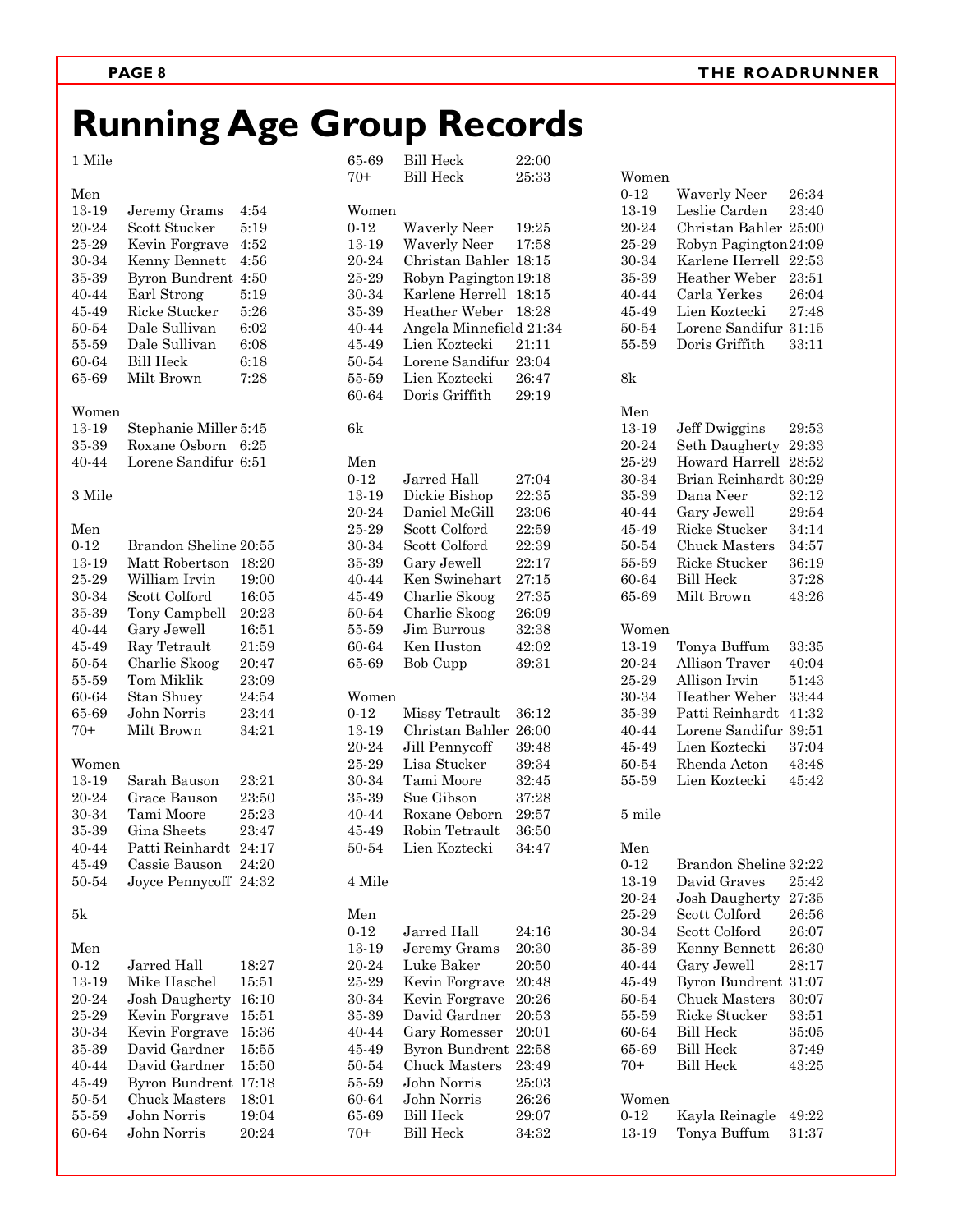#### **THE ROADRUNNER PAGE 9**

## **Running Age Group Records (continued)**

| 20-24<br>25-29<br>30-34<br>35-39<br>40-44<br>45-49<br>50-54<br>55-59                                          | Christan Bahler 32:24<br>Kelly Wright<br>Maggie Kuhlman33:17<br>Angela Minnefield 34:08<br>Lorene Sandifur 38:14<br>Lien Koztecki<br>Lorene Sandifur 40:52<br>Lien Koztecki                  | 34:32<br>35:41<br>45:13                                                                |
|---------------------------------------------------------------------------------------------------------------|----------------------------------------------------------------------------------------------------------------------------------------------------------------------------------------------|----------------------------------------------------------------------------------------|
| 10k                                                                                                           |                                                                                                                                                                                              |                                                                                        |
| Men<br>$0 - 12$<br>13-19<br>20-24<br>25-29<br>30-34<br>35-39<br>40-44<br>45-49<br>$50 - 54$<br>55-59<br>60-64 | Brandon Sheline 45:25<br>David Graves<br>Eric Jun<br>Scott Colford<br>Kevin Forgrave<br>Kenny Bennett<br>David Gardner<br>Charlie Skoog<br><b>Bill Bennett</b><br>John Norris<br>John Norris | 32:43<br>48:32<br>32:52<br>32:30<br>33:27<br>34:33<br>40:05<br>42:22<br>41:12<br>42:25 |
| 65-69<br>Women                                                                                                | Ed Krull                                                                                                                                                                                     | 53:52                                                                                  |
| 13-19<br>20-24<br>25-29<br>30-34<br>35-39<br>40-44<br>45-49<br>50-54                                          | Michelle Faulkner 41:28<br>Allison Traver<br>Lisa Heronemous58:22<br>Karlene Herrell 37:12<br>Roxane Osborn<br>Sandy Knowland 55:00<br>Lien Koztecki<br>Lorene Sandifur 50:36                | 52:58<br>45:41<br>45:00                                                                |
| 7 mile                                                                                                        |                                                                                                                                                                                              |                                                                                        |
| Men<br>25-29<br>30-34<br>45-49<br>50-54<br>55-59<br>60-64<br>65-69                                            | Mark Eads<br>Will Irvin<br>Eric Mathew<br>Mike Deardorff<br>Charlie Skoog<br>Jim Burrous<br>Stan Shuey                                                                                       | 1:06:01<br>47:57<br>50:34<br>58:48<br>52:07<br>1:08:30<br>1:00:49                      |
| Women<br>25-29<br>35-39<br>40-44<br>45-49<br>50-54                                                            | Justine Eads<br>Gina Sheets<br>Patti Reinhardt 1:03:06<br>Roxane Burrous 57:49<br>Lorene Sandifur 58:25                                                                                      | 1:07:16<br>57:19                                                                       |
| $15\mathrm{k}$                                                                                                |                                                                                                                                                                                              |                                                                                        |
| Men<br>$0 - 12$<br>13-19<br>20-24                                                                             | Brandon Sheline 1:04:43<br>Pat Pollard<br>Seth Daugherty 55:48                                                                                                                               | 54:10                                                                                  |

| 25-29         | Scott Colford          | 50:45   |
|---------------|------------------------|---------|
| 30-34         | Kevin Forgrave         | 50:29   |
| 35-39         | David Gardner          | 50:26   |
| 40-44         | David Smiley           | 58:27   |
| 45-49         | <b>Rick Stucker</b>    | 1:01:15 |
| 50-54         | Charlie Skoog          | 1:05:08 |
| 55-59         | John Norris            | 1:00:35 |
| 60-64         | Dick Sims              | 1:06:03 |
| 65-69         | John Norris            | 1:18:58 |
| Women         |                        |         |
| 13-19         | Tonya Buffum           | 1:00:18 |
| 25-29         | Kelly Wright           | 1:09:09 |
| 30-34         | Karlene Herrell        | 57:56   |
| 35-39         | Heather Weber          | 59:03   |
| 40-44         | Roxane Burrous         | 1:17:20 |
| 45-49         | Lien Koztecki          | 1:10:29 |
| 50-54         | Lorene Sandifur        | 1:18:50 |
|               |                        |         |
| 10 Mile       |                        |         |
| Men           |                        |         |
| $0 - 12$      | <b>Brandon Sheline</b> | 1:16:50 |
| 13-19         | Josh Daugherty         | 1:02:03 |
| 20-24         | Scott Stucker          | 1:14:02 |
| 25-29         | Scott Colford          | 55:54   |
| 30-34         | Scott Colford          | 56:21   |
| 35-39         | David Gardner          | 55:57   |
| 40-44         | Gary Romesser          | 58:21   |
| 45-49         | Ricke Stucker          | 1:06:47 |
| 50-54         | <b>Chuck Masters</b>   | 1:07:17 |
| 55-59         | Ricke Stucker          | 1:11:17 |
| 60-64         | John Norris            | 1:12:07 |
| 65-69         | <b>Bill Heck</b>       | 1:20:02 |
| Women         |                        |         |
| 13-19         | Leslie Carden          | 1:05:48 |
| 20-24         | Jill Pennycoff         | 1:28:42 |
| 25-29         | Kelly Wright           | 1:15:09 |
| 30-34         | Heather Weber          | 1:08:01 |
| 35-39         | Heather Weber          | 1:08:28 |
| 40-44         | Roxane Osborn          | 1:19:27 |
| 45-49         | Lien Koztecki          | 1:16:11 |
| $50 - 54$     | Shirley Wilson         | 1:25:10 |
| 55-59         | Lien Koztecki          | 1:32:25 |
| Half Marathon |                        |         |
| Men           |                        |         |
| $0 - 12$      | Jesse Bauson           | 2:08:23 |
| 13-19         | John Ely               | 1:15:02 |
| 20-24         | Seth Daugherty         | 1:22:05 |
| 25-29         | Scott Colford          | 1:12:57 |
| $30 - 34$     | Kenny Bennett          | 1:12:21 |
| $35-39$       | Terry Fletcher         | 1:13:10 |
|               |                        |         |

40-44 Gary Romesser 1:10:04 45-49 Dave Smiley 1:22:50 50-54 Chuck Masters 1:26:01 55-59 John Norris 1:29:56

#### Women 13-19 Michelle Faulkner 1:45:59 20-24 Jill Pennycoff 1:42:41 25-29 Robyn Pagington 1:30:22 30-34 Karlene Herrell 1:19:04 35-39 Karlene Herrell 1:23:25 40-44 Carla Yerkes 1:30:43 45-49 Lien Koztecki 1:36:47 50-54 Lorene Sandifur 1:50:22 55-59 Lien Koztecki 2:11:24 60-64 Doris Griffith 2:11:05 Marathon Men 13-19 David Yoder 3:46:24 25-29 Scott Colford 2:31:06 30-34 Scott Colford 2:29:53 35-39 Scott Colford 2:38:20 40-44 Terry Fletcher 2:48:19 45-49 Rex Piercy 3:10:04 50-54 Chuck Masters 3:13:40 55-59 James Schneider 3:36:00 60-64 James Schneider 3:34:13 65-69 John Norris 3:56:54 Women 13-19 Missy Tetrault 5:07:55 20-24 Jill Pennycoff 3:55:22 25-29 Robyn Pagington 3:08:03 30-34 Karlene Herrell 2:56:58 35-39 Roxane Osborn 3:24:00 40-44 Roxane Osborn 3:24:55 45-49 Lien Koztecki 3:34:55 50-54 Shirley Wilson 4:13:20 55-59 Sue Smock 5:23:41

60-64 John Norris 1:37:51 65-69 Bill Heck 1:48:57 70+ Glenn Artis 2:54:27



*Lorene Sandifur set 6 age-group records this year.*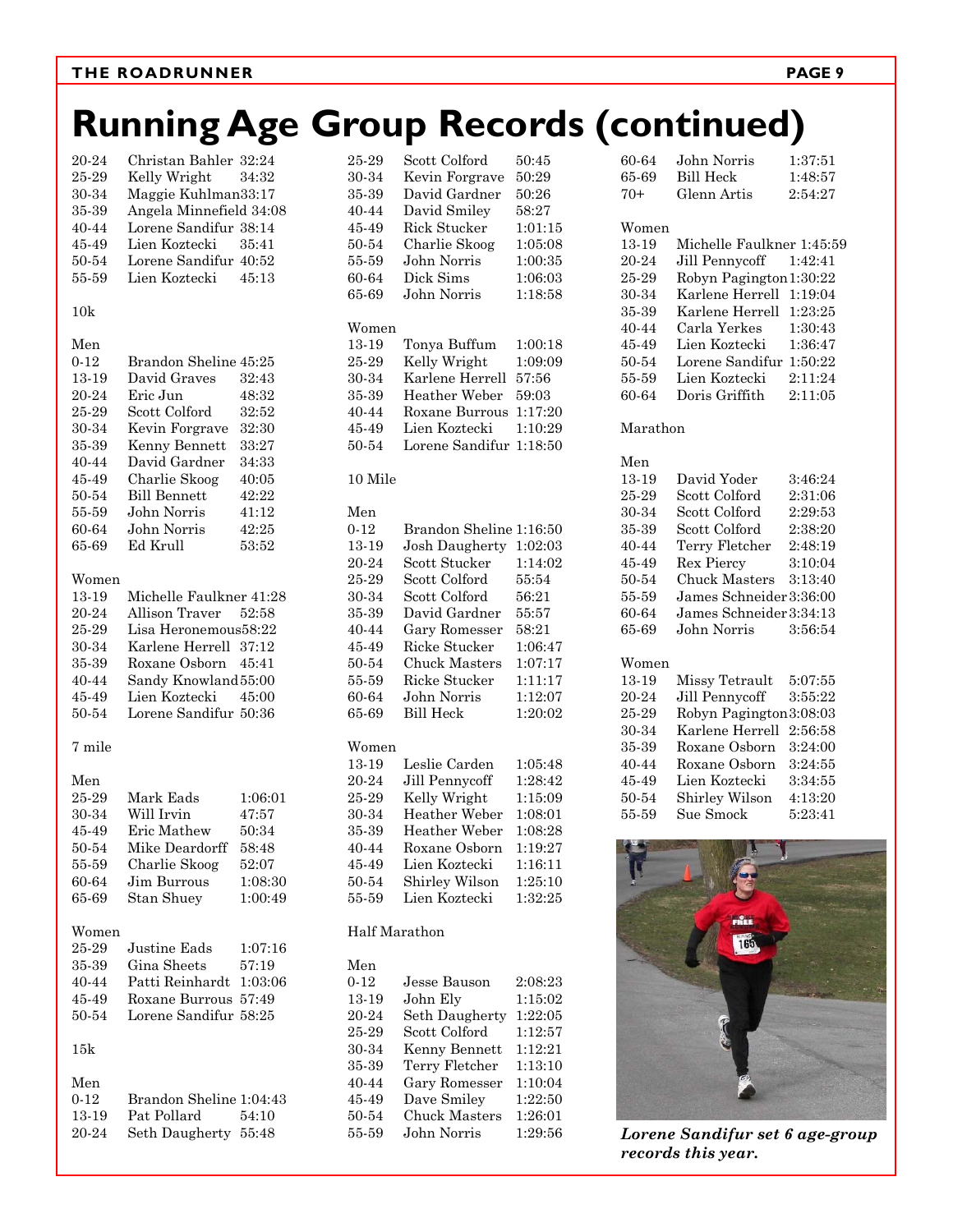# **Walking Age Group Records**

55-59 Steve Mount 32:28

3k

|          |                            |       | 60-64    | Jerry Lambert       | 26:36 |
|----------|----------------------------|-------|----------|---------------------|-------|
| Men      |                            |       | 65-69    | Jerry Lambert       | 26:45 |
| 40-44    | Steve Inman                | 22:10 | $70+$    | Ed Krull            | 40:09 |
| 45-49    | Tim Taflinger              | 23:16 |          |                     |       |
| 55-59    | Barry Donovan              | 24:57 | Women    |                     |       |
| 60-64    | Jerry Lambert              | 20:42 | $0 - 12$ | Emily Allen         | 40:54 |
|          |                            |       | 35-39    | RJ Swinehart        | 42:43 |
| Women    |                            |       | 40-44    | Mary Miller         | 32:08 |
| 35-39    | RJ Swinehart               | 49:02 | 45-49    | Mary Miller         | 32:58 |
| 40-44    | Jane Inman                 | 24:53 | 50-54    | Diane Gifford       | 35:15 |
| 45-49    | <b>Barb Coles</b>          | 49:01 | 55-59    | Sue Smock           | 32:08 |
| 50-54    | Janita Beall               | 27:20 | 60-64    | Pat Robertson       | 40:10 |
| 55-59    | JJ Schmidt                 | 24:51 | 65-69    | Pat Robertson       | 42:20 |
| 60-64    | Pat Robertson              | 28:43 | $70+$    | Helen Brown         | 50:08 |
|          |                            |       |          |                     |       |
| 2 Mile   |                            |       | 5k       |                     |       |
| Men      |                            |       | Men      |                     |       |
| $0 - 12$ | Wesley White               | 21:59 | $0 - 12$ | Nicholas Allen      | 39:43 |
| 40-44    | Steve Inman                | 23:17 | 20-24    | Jack Sanders        | 43:25 |
| 45-49    | Rick Spencer               | 20:01 | 35-39    | Brian Allen         | 36:57 |
| 50-54    | Tim Taflinger              | 22:18 | 40-44    | Steve Inman         | 33:48 |
| 60-64    | Jerry Lambert              | 17:30 | 45-49    | Rick Spencer        | 28:06 |
|          |                            |       | 50-54    | Tim Taflinger       | 28:38 |
| Women    |                            |       | 55-59    | Jerry Lambert       | 27:15 |
| 35-39    | Mary Miller                | 25:22 | 60-64    | Jerry Lambert       | 27:29 |
| 40-44    | Mary Miller                | 24:18 | 65-69    | Jerry Lambert       | 27:41 |
| 45-49    | Barb Coles                 | 33:01 | $70+$    | Jerry Lambert       | 31:03 |
|          |                            |       |          |                     |       |
| 50-54    | Donna Gentry<br>JJ Schmidt | 27:51 |          |                     |       |
| 55-59    |                            | 27:12 | Women    |                     |       |
| 60-64    | Pat Robertson              | 27:25 | $0 - 12$ | Emily Allen         | 39:34 |
| $70+$    | Helen Brown                | 35:25 | 13-19    | Karly Irwin         | 43:32 |
|          |                            |       | 20-24    | Cara Lee            | 40:28 |
| 4k       |                            |       | 25-29    | Geana Mosson        | 35:51 |
|          |                            |       | 30-34    | Penny Frazier       | 37:01 |
| Men      |                            |       | 35-39    | Mary Miller         | 33:07 |
| 40-44    | Steve Inman                | 31:01 | 40-44    | Mary Miller         | 33:03 |
| 45-49    | Keith McAndrews26:26       |       | 45-49    | Mary Miller         | 33:05 |
| 50-54    | Rick Spencer               | 25:46 | 50-54    | Diane Gifford       | 35:58 |
| 60-64    | John McGinty               | 32:05 | 55-59    | Sue Smock           | 32:25 |
| 65-69    | Jerry Lambert              | 26:30 | 60-64    | Sylvia Burgin       | 41:00 |
|          |                            |       | 65-69    | Pat Robertson       | 42:43 |
| Women    |                            |       | $70+$    | Helen Brown         | 51:11 |
| 25-29    | Geana Mosson               | 34:08 |          |                     |       |
| 40-44    | Mary Miller                | 32:11 | 4 Mile   |                     |       |
| 45-49    | Mary Miller                | 27:41 |          |                     |       |
| 50-54    | Barb Wand                  | 42:59 | Men      |                     |       |
| 60-64    | Pat Robertson              | 38:02 | $0 - 12$ | Nicholas Allen      | 53:14 |
| 65-69    | Pat Robertson              | 40:04 | 35-39    | Brian Allen         | 45:36 |
|          |                            |       | 45-49    | Tim Taflinger       | 39:36 |
| 3 Mile   |                            |       | 50-54    | <b>Rick Spencer</b> | 40:58 |
|          |                            |       | 55-59    | Jerry Lambert       | 37:11 |
| Men      |                            |       | 60-64    | Jerry Lambert       | 38:21 |
| $0 - 12$ | Nicholas Allen             | 40:49 | 65-69    | Jerry Lambert       | 41:25 |
| 35-39    | Brian Allen                | 35:42 | $70+$    | Chuck Whitney       | 51:15 |
| 40-44    | Steve Inman                | 33:29 |          |                     |       |
| 45-49    | Rick Spencer               | 27:17 | Women    |                     |       |
| 50-54    | Tim Taflinger              | 27:09 | $0 - 12$ | Emily Allen         | 53:42 |
|          |                            |       |          |                     |       |

| 20-24<br>25-29<br>30-34<br>35-39<br>40-44<br>45-49<br>50-54<br>55-59<br>60-64<br>65-69<br>$70+$ | Kerry Miklik<br>Michelle Crocket 53:37<br>Penny Frazier<br>Roberta Myers<br>Diane Shockey<br>Mary Miller<br>Diane Gifford<br>Julia Donahue<br>Pat Robertson<br>Pat Robertson<br>Helen Brown | 1:00:18<br>48:01<br>46:27<br>50:38<br>43:05<br>48:37<br>50:13<br>55:12<br>59:52<br>1:07:50 |
|-------------------------------------------------------------------------------------------------|---------------------------------------------------------------------------------------------------------------------------------------------------------------------------------------------|--------------------------------------------------------------------------------------------|
| 5 mile                                                                                          |                                                                                                                                                                                             |                                                                                            |
| Men<br>35-39<br>40-44<br>45-49<br>50-54<br>55-59                                                | <b>Brian Allen</b><br>Steve Inman<br>Rick Spencer<br><b>Barry Donovan</b><br>Tom Gebeau                                                                                                     | 1:16:26<br>56:56<br>47:45<br>49:12<br>59:34                                                |
| 60-64                                                                                           | Jerry Lambert                                                                                                                                                                               | 46:58                                                                                      |
| Women<br>$0 - 12$<br>35-39<br>40-44<br>45-49<br>50-54<br>55-59<br>60-64<br>65-69                | <b>Emily Allen</b><br>Mary Miller<br>Mary Miller<br>Mary Miller<br>Mona Grills<br>JJ Schmidt<br>Pat Robertson<br>Pat Robertson                                                              | 1:11:43<br>1:09:00<br>55:15<br>55:02<br>1:05:21<br>1:04:42<br>1:10:23<br>1:14:09           |
|                                                                                                 | Half Marathon                                                                                                                                                                               |                                                                                            |
| Men<br>35-39<br>40-44<br>45-49<br>50-54<br>55-59<br>60-64<br>65-69                              | Tim Revils<br>Steve Inman<br>Rick Spencer<br>Rick Spencer<br>Robin Michael<br>Jerry Lambert<br>Jerry Lambert                                                                                | 3:15:21<br>3:03:22<br>2:12:55<br>2:05:30<br>2:22:11<br>2:31:53<br>2:25:21                  |
| Women<br>35-39<br>40-44<br>45-49<br>50-54<br>55-59<br>60-64<br>65-69<br>Marathon                | Sharon Miller<br>Mary Miller<br>Mary Miller<br>Kathy Neher<br>Sue Smock<br>Pat Robertson<br>Pat Robertson                                                                                   | 2:56:22<br>2:27:31<br>2:29:36<br>3:02:09<br>2:49:16<br>3:09:52<br>3:18:58                  |
| Men<br>45-49<br>50-54                                                                           | Keith McAndrews 5:14:56<br>Keith McAndrews 6:00                                                                                                                                             |                                                                                            |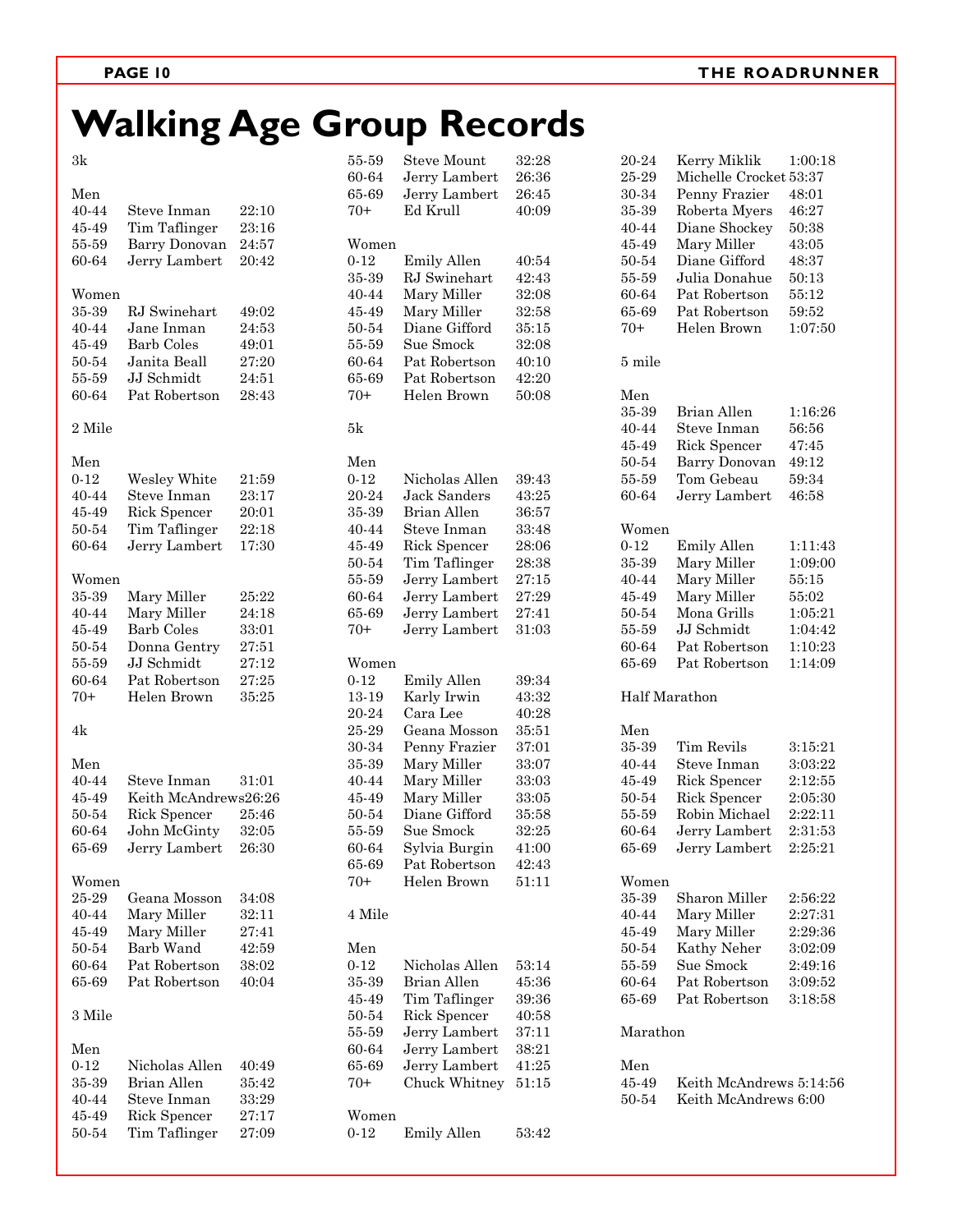#### THE ROADRUNNER **PAGE 11**

### **2007 Race Calendar**

March 10 Norris Insurance 5K Run/Walk Time: 9 AM Location: Amboy, IN

March 24 Old Ben 5K Run/Walk Time: 9 AM Location: Highland Park

March 31 CK Ultimate 10m run or 5m Run/ Walk Time: 9 AM Location: Logansport, IN

April 21 Race for the Cure 5K Run/Walk Time: 9 AM Location: Indianapolis, IN 10 points for each finisher

May 12 CKRR 5K Trail Run/ Walk Time: 8 AM Location: Peru River Walk

May 19 Norris Insurance 4M Run/ 3M Walk Time: 8 AM Location: Jackson Morrow Park

June 2 Helping Hands 5KRun/ Walk Time: 8 AM Location: Sharpsville, IN

June 9 Norris Insurance 5 Mile Run/ 5K Walk Time: 8 AM Location: Greentown, IN

June 15-16 Relay for Life Location: Kokomo High School

June 23 Race for Grace 5K Run Time: 8 AM Location: Logansport, IN

June 30 Haynes-Apperson 4 Mile Run/3 Mile Walk Time: 8 AM Location: Memorial Gym, Kokomo July 14 Iron Horse 4 Mile Run/ 3 Mile Walk Time: 8 AM Location: Logansport, IN

July 21 Panther Prowl 4 Mile Run/5k Walk Time: 8 AM Location: Western H.S., Russiaville

August 4 Norris Insurance 5K Run/ Walk Time: 8 AM Location: Converse, IN

August 11 CKRR Age-Graded 4 Mile Run & 5K Walk Time: 8 AM Location: Highland Park

Sept 16 Club Kokomo 5 Mile Run/5k Walk Time: 2 PM (non-points) Location: Nickel Plate Trail, Peru

September 22 BeeBumble 5k-10k Run/5k Walk Time: 8 AM Location: Burnetsville, IN

September 29 Kokomo Symphony 5K Run/Walk Time: 9 AM Location: Highland Park

October 6 Cole Porter 5k-15K Run/5k Walk Time: 8:30 AM Location: Peru, IN

October 20 Norris Insurance 5 Mile Run/ 5K Walk Time: 9 AM Location: Bunker Hill, IN

November 4 Run the Mounds 5m Run/Walk Time: 2 PM Location: Anderson, IN

November 10 CKRR 4 Mile Run/ 5K Walk Time: 9 AM Location: McKinley School

November 22 CKRR Thanksgiving Day Fun Run Time: 8 AM Location: Highland Park (Non Points)

December 2 CKRR Charity Run 5K Time: 2 PM Location: UAW Local 292 (20 pts each finisher)

December 31 New Years Eve 5k Run/Walk Time: 2 PM Location: UAW Local 292

## **Other Races**

**March 4**  Huntington Frozen 4 Huntington, IN Time: 3:30 PM http://huntingtonfrozenfour. wetpaint.com/ huntingtonfrozenfour@hotmail. com

**March 17**  7th Annual St. Patrick's Day Run of Luck Evansville, Indiana Time: 10 AM www.idealday/runofluck.net Jim Bush 812-401-4249 or bussshboy@aol.com

**Jim Burrous and Sharon Miller are not going to be able to run the Mini this year and have their race entries for sale.** 

**Contact Jim at (574)626-2052 or email him at: runbikerock@msn.com** 

**Contact Sharon at (765)883- 7652 or email her at: Skmiller321@sbcglobal.net**